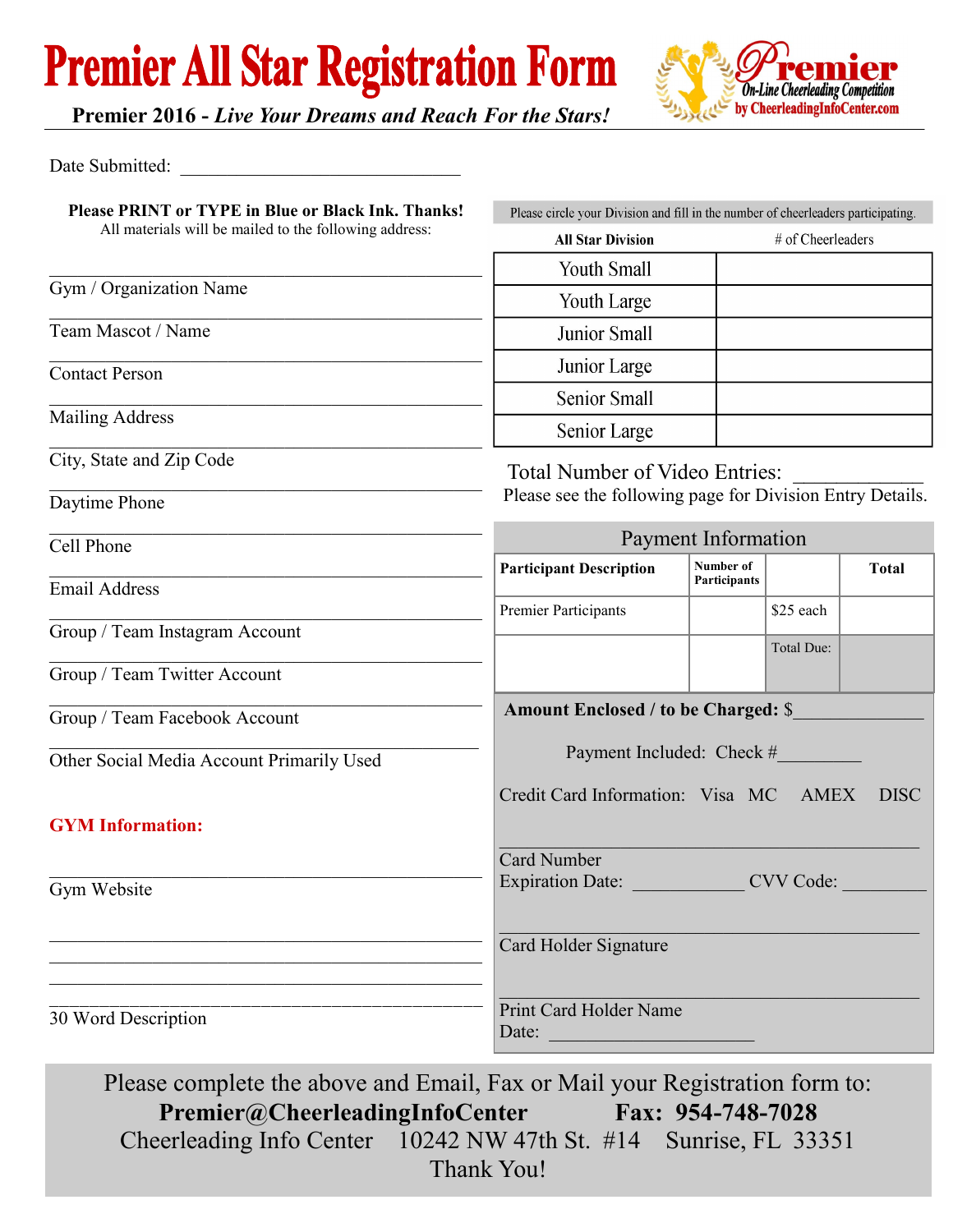**Premier All Star Registration Entry Details** 



**Premier 2016 -** *Live Your Dreams and Reach For the Stars!*

In this section, please outline your entries with the following details: How many total video entries and how many girls and guys ( so we can send you the appropriate Welcome Kits). If you have any questions, please do not hesitate to contact your CIC Representative or call 954-748-5977. Thank You!

|                | Team Name:        | Contact: Phone: Phone:  |               |              |
|----------------|-------------------|-------------------------|---------------|--------------|
| Video          | Division to Enter | Total # Of Cheerleaders | $\#$ of Girls | $\#$ of Boys |
| $\mathbf{1}$   |                   |                         |               |              |
| $\overline{2}$ |                   |                         |               |              |
| $\overline{3}$ |                   |                         |               |              |
| $\overline{4}$ |                   |                         |               |              |
| 5              |                   |                         |               |              |
| 6              |                   |                         |               |              |
| $\overline{7}$ |                   |                         |               |              |
| $8\,$          |                   |                         |               |              |
| 9              |                   |                         |               |              |
| 10             |                   |                         |               |              |
| 11             |                   |                         |               |              |
| 12             |                   |                         |               |              |
| 13             |                   |                         |               |              |
| 14             |                   |                         |               |              |
| 15             |                   |                         |               |              |
| 16             |                   |                         |               |              |
| $17\,$         |                   |                         |               |              |
| $18\,$         |                   |                         |               |              |
| 19             |                   |                         |               |              |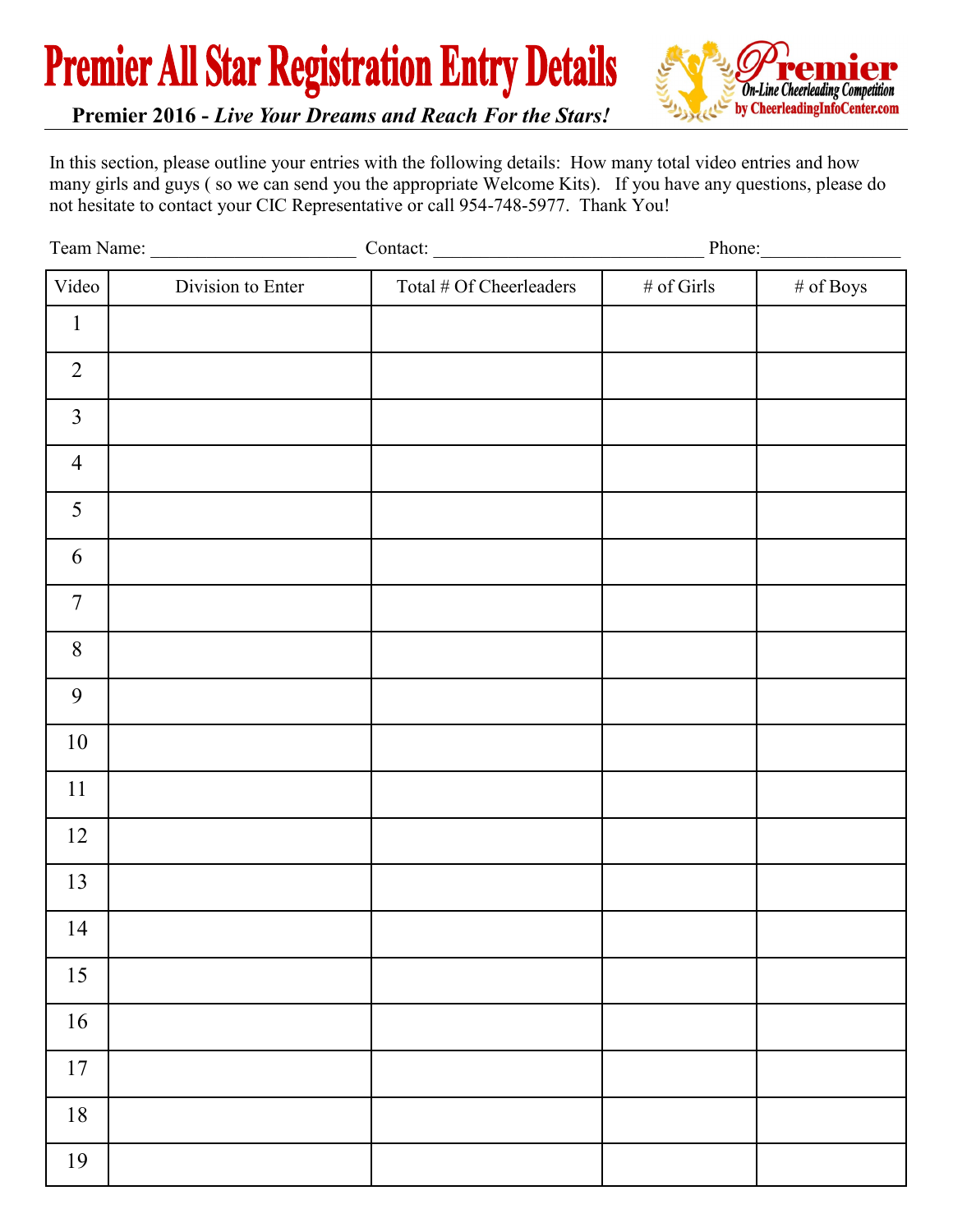# **Participant Information -All Stars**



#### **\*\*OPTIONAL INFORMATION To Help Market Your Video\*\***

If your cheerleaders would like submit their email addresses and Instagram information, we will be happy to send them some FREE Goodies via emails as well as tag them on Instagram when we promote your videos. Please send this form to your CIC Representative or to Premier@CheerleadingInfoCenter.com or Fax: 954-748-7028

| $\overline{\phantom{0}}$<br>$\int$ rvm<br>N SI HE<br>ີ | rale<br>- - - - |
|--------------------------------------------------------|-----------------|
|                                                        |                 |

 $\_$  , and the contribution of the contribution of the contribution of the contribution of the contribution of  $\mathcal{L}_\text{max}$  $\_$  , and the contribution of the contribution of the contribution of the contribution of the contribution of  $\mathcal{L}_\text{max}$  $\_$  , and the contribution of the contribution of the contribution of the contribution of the contribution of  $\mathcal{L}_\text{max}$  $\mathcal{L}_\mathcal{L} = \mathcal{L}_\mathcal{L} = \mathcal{L}_\mathcal{L} = \mathcal{L}_\mathcal{L} = \mathcal{L}_\mathcal{L} = \mathcal{L}_\mathcal{L} = \mathcal{L}_\mathcal{L} = \mathcal{L}_\mathcal{L} = \mathcal{L}_\mathcal{L} = \mathcal{L}_\mathcal{L} = \mathcal{L}_\mathcal{L} = \mathcal{L}_\mathcal{L} = \mathcal{L}_\mathcal{L} = \mathcal{L}_\mathcal{L} = \mathcal{L}_\mathcal{L} = \mathcal{L}_\mathcal{L} = \mathcal{L}_\mathcal{L}$ 

Division(s) Entered - Please list all that apply so we can market you accordingly:

Contact Person Name: \_\_\_\_\_\_\_\_\_\_\_\_\_\_\_\_\_\_\_\_\_\_\_\_\_\_\_\_\_\_ Contact Number: \_\_\_\_\_\_\_\_\_\_\_\_\_\_\_\_\_\_\_\_\_\_\_\_\_\_\_\_

 $\_$  , and the contribution of the contribution of the contribution of the contribution of  $\mathcal{L}_\text{max}$ 

Contact Person Email Address:

|                         | <b>Full Name</b> | Age | <b>Instagram Name</b> | <b>Email Address</b> |
|-------------------------|------------------|-----|-----------------------|----------------------|
| $\mathbf{1}$            |                  |     |                       |                      |
| $\overline{2}$          |                  |     |                       |                      |
| $\mathbf{3}$            |                  |     |                       |                      |
| $\overline{\mathbf{4}}$ |                  |     |                       |                      |
| $\overline{\mathbf{5}}$ |                  |     |                       |                      |
| $\boldsymbol{6}$        |                  |     |                       |                      |
| $\boldsymbol{7}$        |                  |     |                       |                      |
| $\bf 8$                 |                  |     |                       |                      |
| $\boldsymbol{9}$        |                  |     |                       |                      |
| ${\bf 10}$              |                  |     |                       |                      |
| ${\bf 11}$              |                  |     |                       |                      |
| $12\,$                  |                  |     |                       |                      |
| 13                      |                  |     |                       |                      |
| 14                      |                  |     |                       |                      |
| $15\,$                  |                  |     |                       |                      |
| 16                      |                  |     |                       |                      |
| $17\,$                  |                  |     |                       |                      |
| ${\bf 18}$              |                  |     |                       |                      |
| 19                      |                  |     |                       |                      |
| $20\,$                  |                  |     |                       |                      |
| 21                      |                  |     |                       |                      |
| $\bf{22}$               |                  |     |                       |                      |
| 23                      |                  |     |                       |                      |
| 24                      |                  |     |                       |                      |